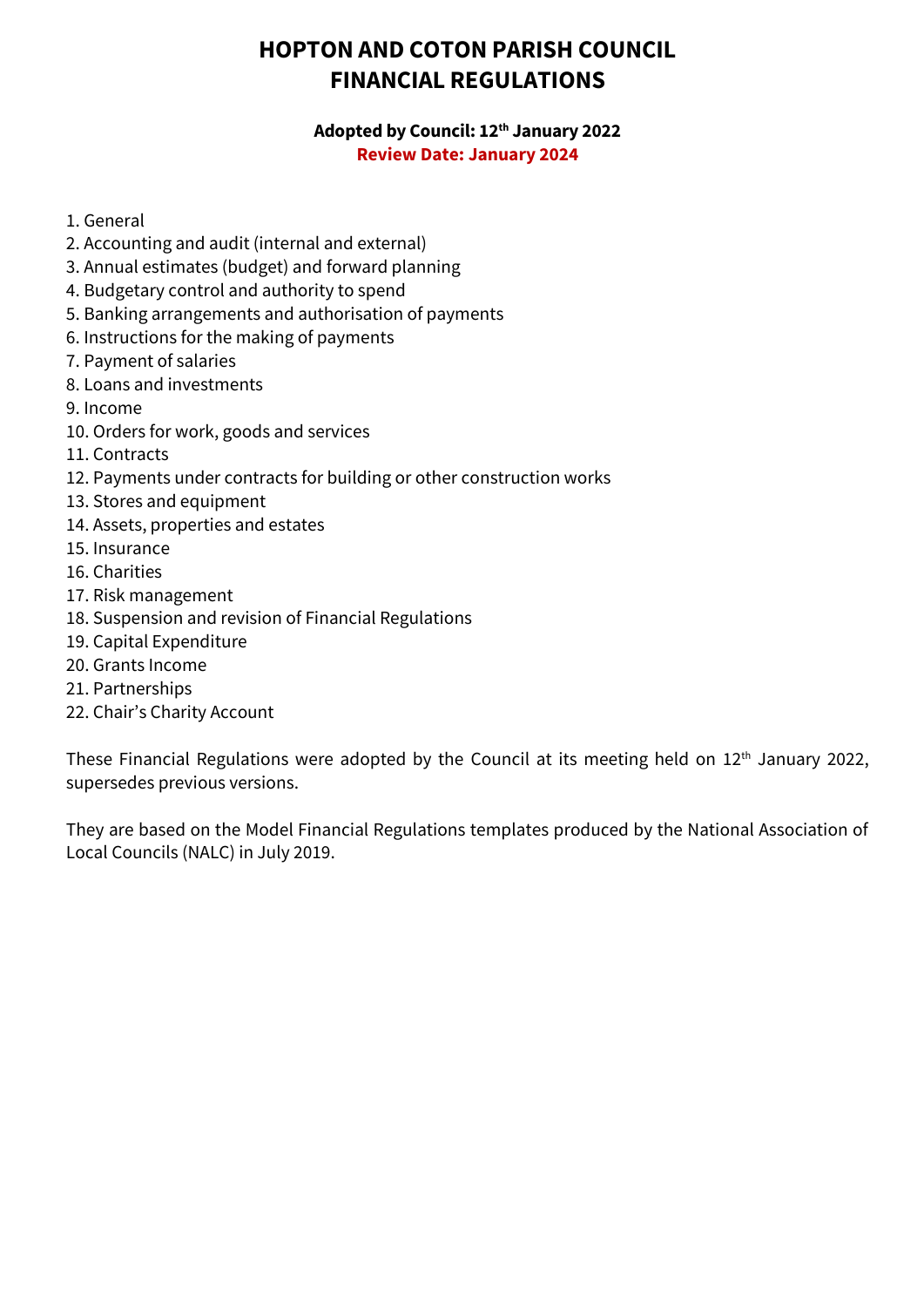# 1. General

- 1.1. These financial regulations govern the conduct of financial management by the Council and may only be amended or varied by resolution of the Council. Financial regulations are one of the Council's three principal governing policy documents providing procedural guidance for Members and Officers. Financial regulations must be observed in conjunction with the Council's standing orders and standing orders relating to contracts.
- 1.2. The Council is responsible in law for ensuring that its financial management is adequate and effective and that the Council has a sound system of internal control which facilitates the effective exercise of the Council's functions, including arrangements for the management of risk.
- 1.3. The Council's accounting control systems must include measures:-
	- for the timely production of accounts;
	- that provide for the safe and efficient safeguarding of public money;
	- to prevent and detect inaccuracy and fraud; and
	- identifying the duties of Officers.
- 1.4. These financial regulations demonstrate how the Council meets these responsibilities and requirements.
- 1.5. At least once a year, prior to approving the Annual Governance Statement, the Council must review the effectiveness of its system of internal control which shall be in accordance with proper practices.
- 1.6. Deliberate or wilful breach of these Regulations by an employee may give rise to disciplinary proceedings.
- 1.7. Members of Council are expected to follow the instructions within these Regulations and not to entice employees to breach them. Failure to follow instructions within these Regulations brings the office of Councillor into disrepute.
- 1.8. The Responsible Financial Officer (RFO) holds a statutory office to be appointed by the Council. By resolution of Council, the Parish Clerk has been appointed the RFO
- 1.9. The RFO:-
	- acts under the policy direction of the Council;
	- administers the Council's financial affairs in accordance with all Acts, Regulations and proper practices;
	- determines on behalf of the Council its accounting records and accounting control systems;
	- ensures the accounting control systems are observed;
	- maintains the accounting records of the Council up to date in accordance with proper practices;
	- assists the Council to secure economy, efficiency and effectiveness in the use of its resources; and
	- produces financial management information as required by the Council.
- 1.10. The accounting records determined by the RFO shall be sufficient to show and explain the Council's transactions and to enable the RFO to ensure that any income and expenditure account and statement of balances, or management information prepared for the Council from time to time, comply with the Accounts and Audit Regulations.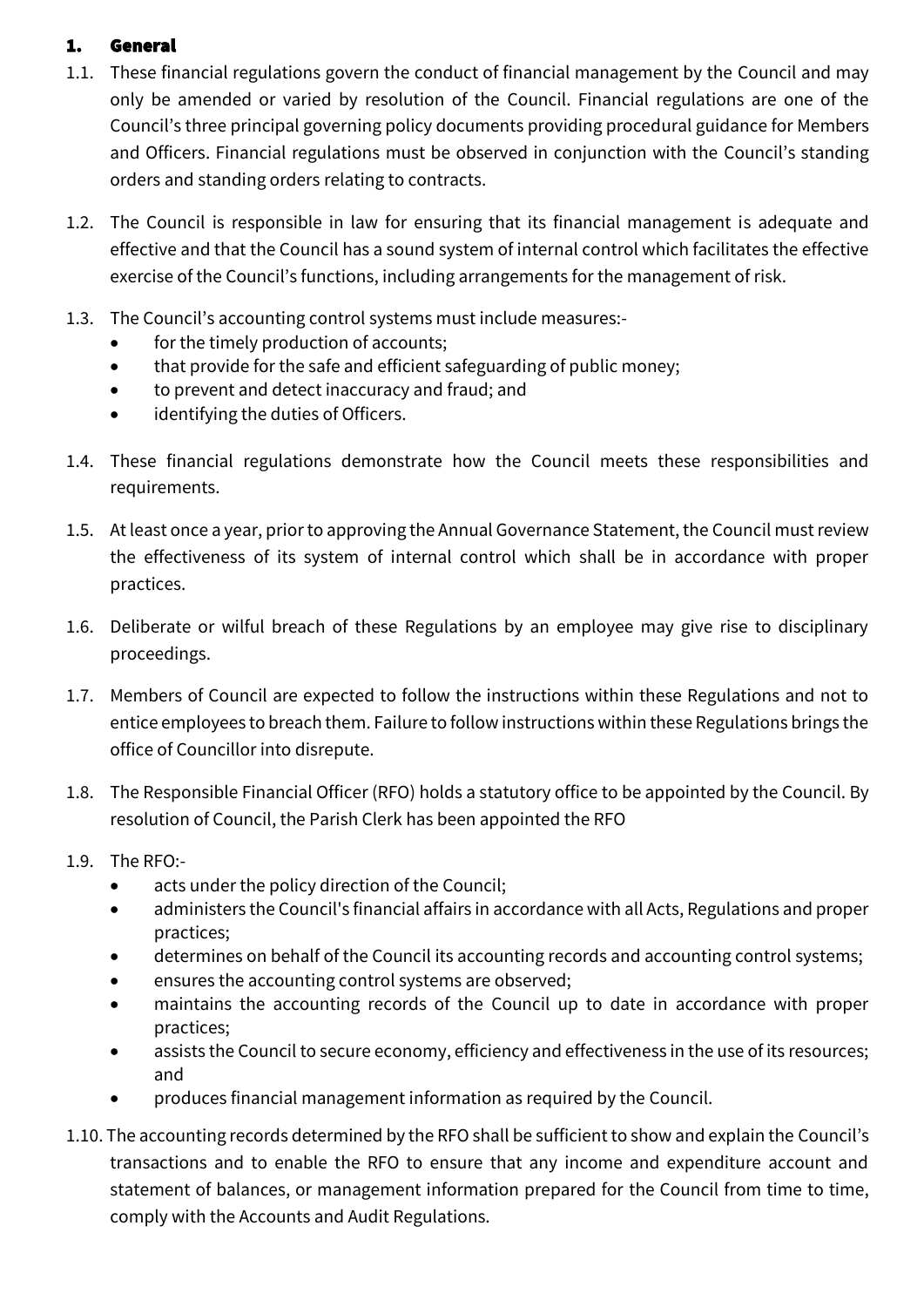- 1.11. The accounting records determined by the RFO shall in particular contain:-
	- entries from day to day of all sums of money received and expended by the Council and the matters to which the income and expenditure accounts relate;
	- a record of the assets and liabilities of the Council; and
	- wherever relevant, a record of the Council's income and expenditure in relation to claims made, or to be made, for any contribution, grant or subsidy.

1.12. The accounting control systems determined by the RFO shall include:-

- procedures to ensure that the financial transactions of the Council are recorded as soon as reasonably practicable and as accurately and reasonably as possible;
- procedures to enable the prevention and detection of inaccuracies and fraud and the ability to reconstruct any lost records;
- identification of the duties of Officers dealing with financial transactions and division of responsibilities of those Officers in relation to significant transactions;
- procedures to ensure that uncollectable amounts, including any bad debts are not submitted to the Council for approval to be written off except with the approval of the RFO and that the approvals are shown in the accounting records; and
- measures to ensure that risk is properly managed.
- 1.13. The Council is not empowered by these Regulations or otherwise to delegate certain specified decisions. In particular any decision regarding:-
	- setting the final budget or the precept (Council tax requirement);
	- approving accounting statements;
	- approving an annual governance statement;
	- borrowing;
	- writing off bad debts;
	- declaring eligibility for the General Power of Competence; and
	- addressing recommendations in any report from the internal or external auditors, shall be a matter for the full Council only.

1.14. In addition, the Council must:-

- determine and keep under regular review the bank mandate for all Council bank accounts;
- approve any grant in excess of £5,000; and
- in respect of the annual salary for any employee have regard to recommendations about annual salaries of employees made by the relevant committee in accordance with its terms of reference. For the purpose of clarity, the Personnel Committee make recommendations on re-grading and new positions and may determine annual increments within existing grades, in accordance to Personnel Policies.
- 1.15. In these financial regulations, references to the Accounts and Audit Regulations or 'the regulations' shall mean the regulations issued under the provisions of section 27 of the Audit Commission Act 1998, or any superseding legislation, and then in force unless otherwise specified. In these financial regulations the term 'proper practice' or 'proper practices' shall refer to guidance issued in *Governance and Accountability for Local Councils - a Practitioners' Guide (England)* issued by the Joint Practitioners Advisory Group (JPAG), available from the websites of NALC and the Society for Local Council Clerks (SLCC).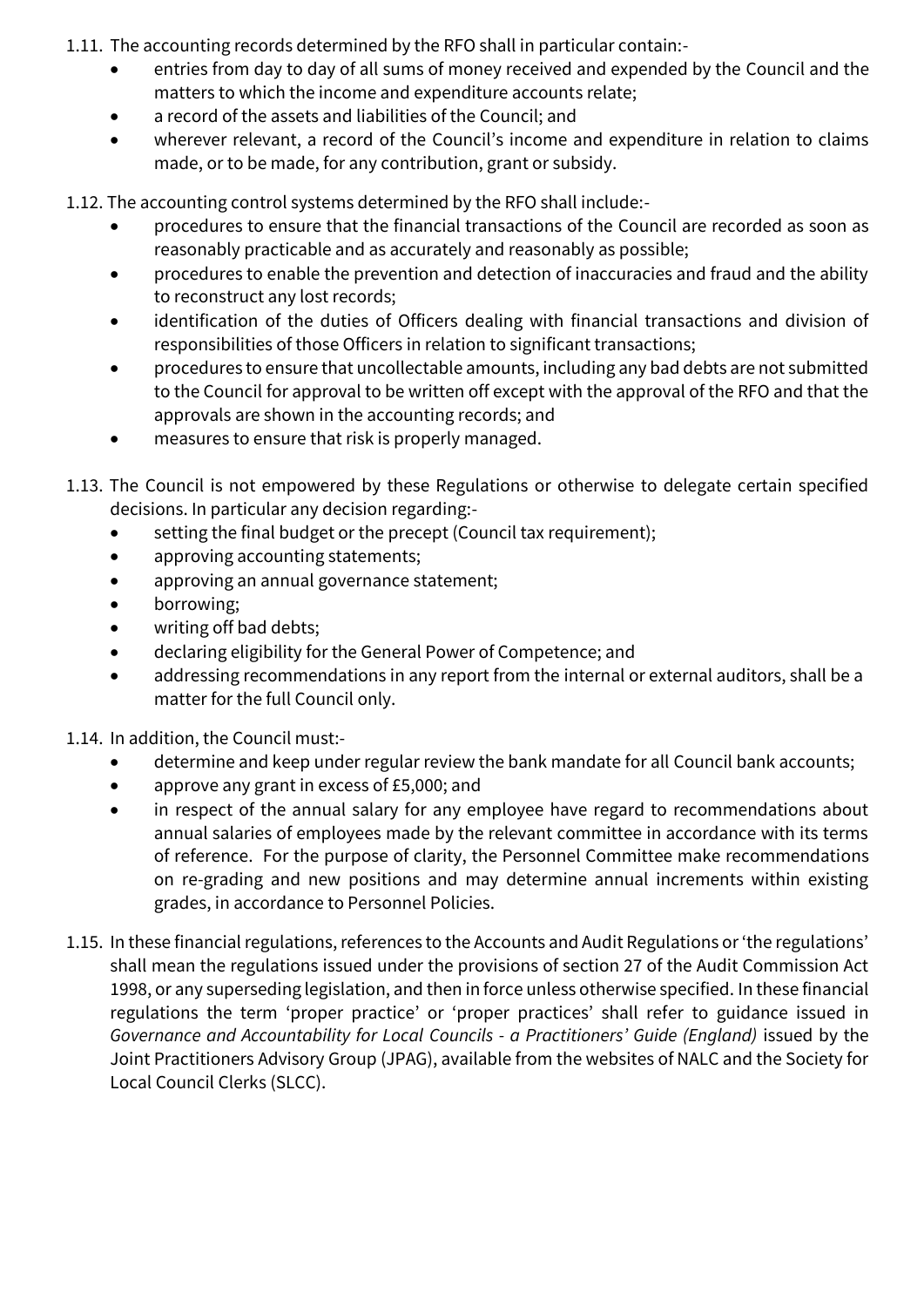#### 2. Accounting and audit (internal and external)

- 2.1. All accounting procedures and financial records of the Council shall be determined by the RFO in accordance with the Accounts and Audit Regulations, appropriate guidance and proper practices.
- 2.2. On a regular basis, at least once in each quarter, and at each financial year end, a member other than the Chair shall be appointed to verify bank reconciliations (for all accounts) produced by the RFO. The member shall sign the reconciliations and the original bank statements (or similar document) as evidence of verification. This activity shall on conclusion be reported, including any exceptions, to and noted by the Finance and Governance Committee.
- 2.3. The RFO shall complete the annual statement of accounts, annual report, and any related documents of the Council contained in the Annual Return (as specified in proper practices) as soon as practicable after the end of the financial year and having certified the accounts shall submit them and report thereon to the Council within the timescales set by the Accounts and Audit Regulations.
- 2.4. The Council shall ensure that there is an adequate and effective system of internal audit of its accounting records, and of its system of internal control in accordance with proper practices. Any officer or member of the Council shall make available such documents and records as appear to the Council to be necessary for the purpose of the audit and shall, as directed by the Council, supply the RFO, internal auditor, or external auditor with such information and explanation as the Council considers necessary for that purpose.
- 2.5. The internal auditor shall be appointed annually by Council and shall carry out the work in relation to internal controls required by the Council in accordance with proper practices.
- 2.6. The internal auditor shall:-
	- be competent and independent of the financial operations of the Council;
	- report to Council in writing, or in person, on a regular basis with a minimum of one annual written report and one interim report during each financial year;
	- demonstrate competence, objectivity and independence, be free from any actual or perceived conflicts of interest, including those arising from family relationships; and
	- have no involvement in the financial decision making, management or control of the Council

2.7. Internal or external auditors may not under any circumstances:-

- perform any operational duties for the Council;
- initiate or approve accounting transactions; or
- direct the activities of any Council employee, except to the extent that such employees have been appropriately assigned to assist the internal auditor.
- 2.8. For the avoidance of doubt, in relation to internal audit the terms 'independent' and 'independence' shall have the same meaning as is described in proper practices.
- 2.9. The RFO shall make arrangements for the exercise of electors' rights in relation to the accounts including the opportunity to inspect the accounts, books, and vouchers and display or publish any notices and statements of account required by Audit Commission Act 1998, or any superseding legislation, and the Accounts and Audit Regulations.
- 2.10. The RFO shall, without undue delay, bring to the attention of all Councillors any correspondence or report from internal or external auditors, unless the correspondence is of a purely administrative matter.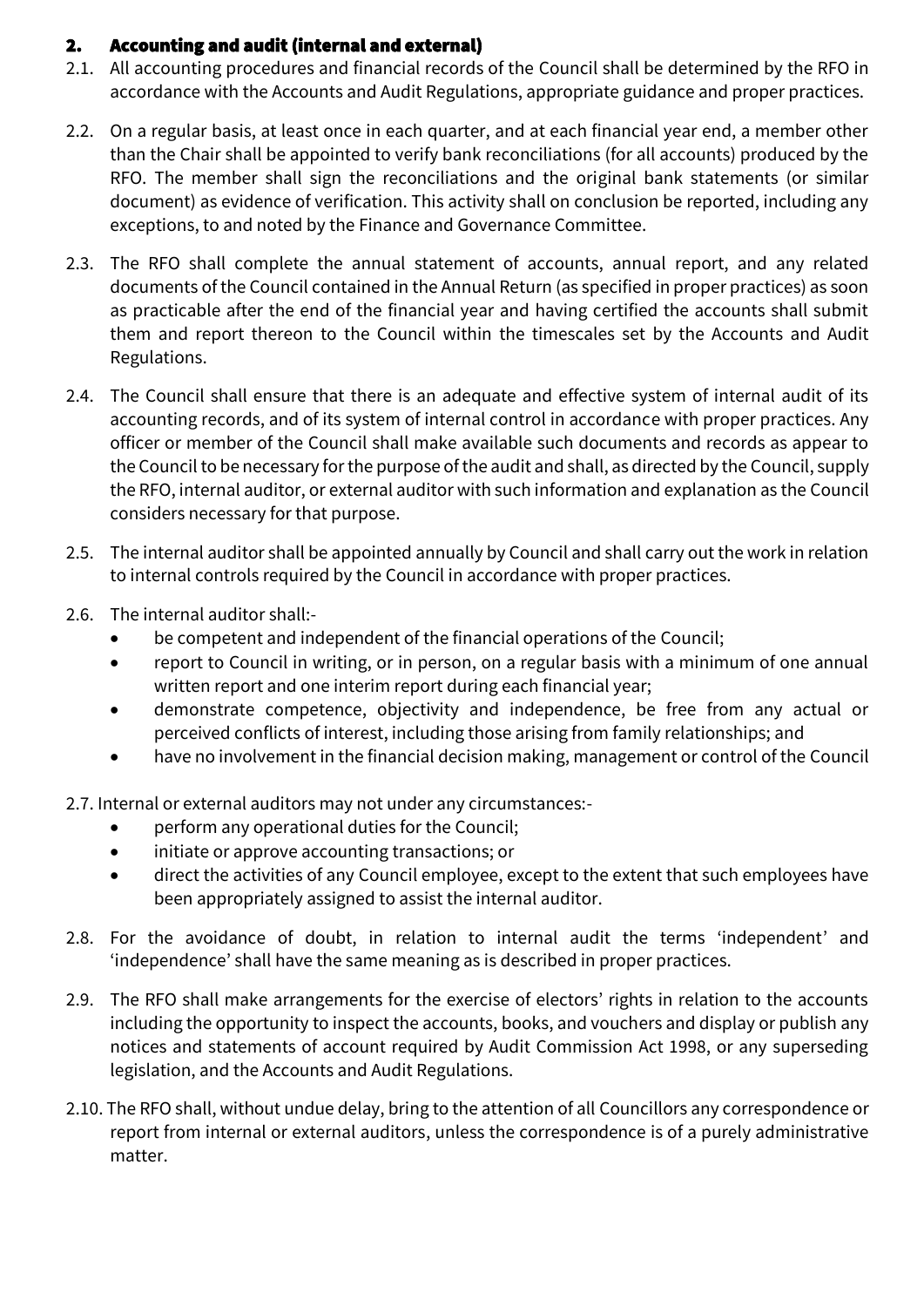## 3. Annual estimates (budget) and forward planning

- 3.1. Each committee shall review its three-year forecast of revenue and capital receipts and payments. Having regard to the forecast, it shall thereafter formulate and submit proposals for the following financial year to the Council not later than the end of Novembereach year, including any proposals for revising the forecast.
- 3.2. The RFO must each year, by no later than November, prepare detailed estimates of all income and expenditure including the use of reserves and all sources of funding for the following financial year in the form of a budget to be considered by each relevant committee. The Finance and Governance Committee shall, no later than December, consider its own budget and a draft budget for the Council (taking in to account recommendations from relevant committees) and make recommendations to Council no later than January.
- 3.3. The Council shall consider annual budget proposals in relation to the Council's three-year forecast of revenue and capital receipts and payments including recommendations for the use of reserves and sources of funding and update the forecast accordingly.
- 3.4. The Council shall fix the precept (Council tax requirement), and relevant basic amount of Council tax to be levied for the ensuing financial year not later than by the end of January each year. The RFO shall issue the precept to the billing authority and shall supply each member with a copy of the approved annual budget.
- 3.5. The approved annual budget shall form the basis of financial control for the ensuing year.
- 3.6. The Finance and Governance Committee shall consider a rolling Medium-Term Financial Plan prepared by the RFO and recommend it to Council by March each year. The Council shall adopt such a plan no later than April.

## 4. Budgetary control and authority to spend

- 4.1. Expenditure on revenue items may be authorised up to the amounts included for that class of expenditure in the approved budget. This authority is to be determined by:-
	- the Council for all items over £10,000;
	- a duly delegated committee of the Council for items over £3,000 to £10,000;
	- the Parish Clerk for any items up to £150. In the case of expenditure over £150 which is urgent, or for which delay is undesirable, he/she will contact all Members indicating that the matter will be actioned in five working days unless the action is 'called in'. A call in will be taken to the next available Council or Committee meeting according to the amount involved and is triggered by a quorum Members of Council (in the case of sums over £10,000 ) or of the relevant Committee (in the case of amounts between £1,000 and £3,000) contacting the Officer asking for a call in. A log will be retained to record requests for call in.

Such authority is to be evidenced by a minute or by an authorisation slip duly signed by the Clerk, and where necessary also by the appropriate Chair. Contracts may not be disaggregated to avoid controls imposed by these regulations.

- 4.2. No expenditure may be authorised that will exceed the amount provided in the revenue budget for that class of expenditure other than by resolution of the Council, or duly delegated committee. During the budget year and with the approval of Council having considered fully the implications for public services, unspent and available amounts may be moved to other budget headings or to an earmarked reserve as appropriate (*'virement'*).
- 4.3. Unspent provisions in the revenue or capital budgets for completed projects shall not be carried forward to a subsequent year.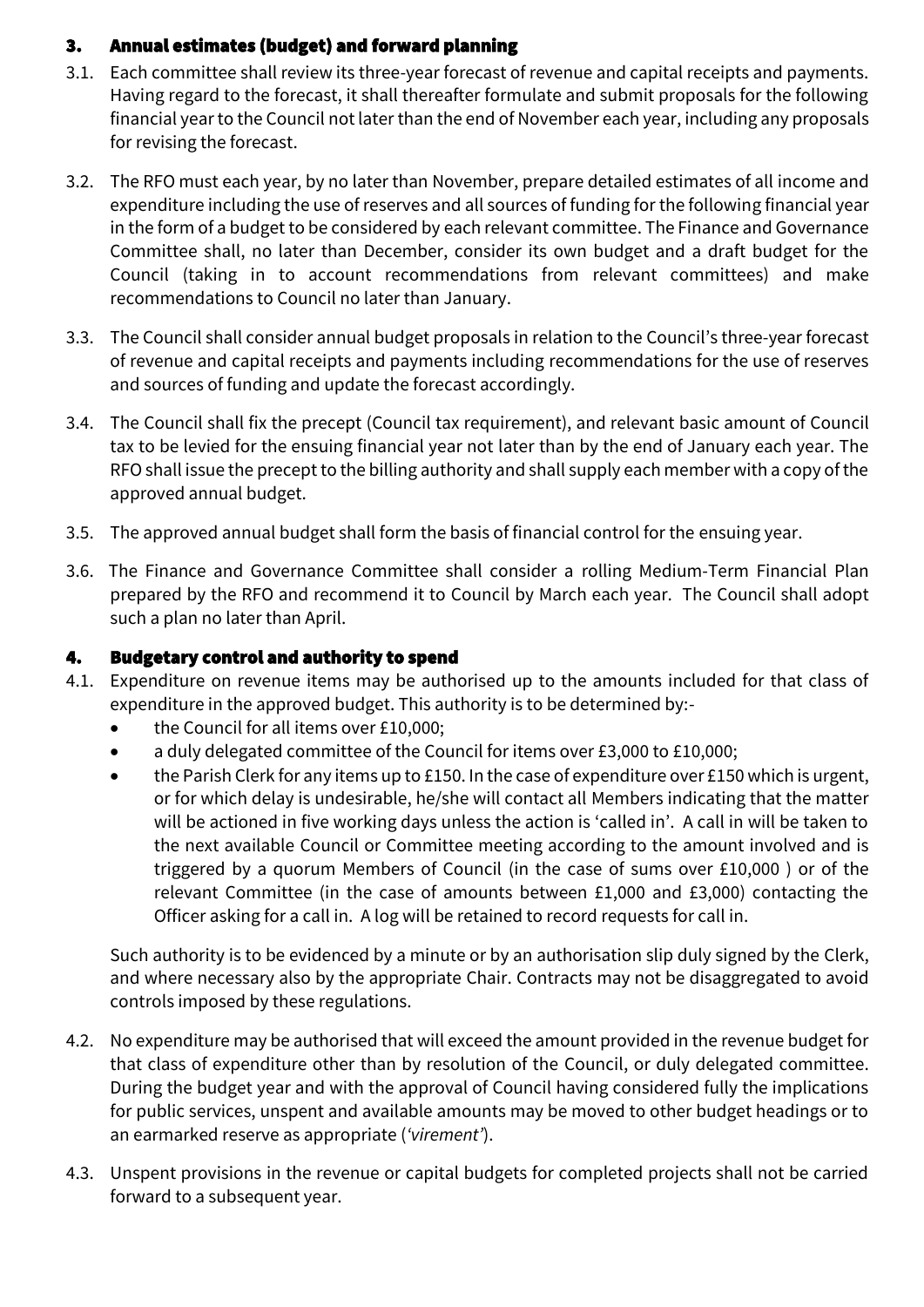- 4.4. The salary budgets are to be reviewed at least annually in December for the following financial year and such review shall be evidenced by a hard copy schedule signed by the Clerk and the Chair of Personnel Committee. The RFO will inform committees of any changes impacting on their budget requirement for the coming year in good time.
- 4.5. In cases of extreme risk to the delivery of Council services, or other cases of utmost urgency, the Parish Clerk in consultation with the Chair and Chair of Finance and Governance may authorise revenue expenditure on behalf of the Council which in the Clerk's judgement is necessary to continue their delivery. Such expenditure includes repair, replacement or other work, whether or not there is any budgetary provision for the expenditure, subject to a limit of £10,000. The Parish Clerk shall report such action to the next meeting of Finance and Governance Committee or to the Council as soon as practicable thereafter.
- 4.6. No expenditure shall be authorised in relation to any capital project and no contract entered into or tender accepted involving capital expenditure unless the Council is satisfied that the necessary funds are available and the requisite borrowing approval has been obtained.
- 4.7. All capital works shall be administered in accordance with the Council's standing orders, financial regulations and standing orders for contracts.
- 4.8. The RFO shall regularly provide the Council with a statement of income and expenditure to date under each head of the budgets, comparing actual expenditure to the appropriate date against that planned as shown in the budget. These statements are to be prepared at least every second month and shall show explanations of material variances. For this purpose, "material" shall be in excess of £100 or 15% of the budget.
- 4.9. Changes in earmarked reserves shall be approved by Council as part of the budgetary control process.

#### 5. Banking arrangements and authorisation of payments

- 5.1. The Council's banking arrangements, including the bank mandate, shall be made by the RFO and approved by the Council; banking arrangements may not be delegated to a committee. They shall be regularly reviewed for safety and efficiency. The Council may seek credit references in respect of Members or employees who act as signatories.
- 5.2. The RFO shall prepare a schedule of payments requiring authorisation by two of the Council's Authorised Signatories. The two Authorised Signatories shall review the schedule for compliance and, having satisfied themselves shall authorise payment by email or by signing the schedule. This shall be deemed as authorisation by any two of the RFO, Proper Officer or other authorised Manager to activate electronic payments using the Council's Electronic Banking System. At every meeting of the Council, the RFO shall present a full list of payments which have been authorised by Members for information.
- 5.3. All invoices for payment shall be examined, verified and certified by the RFO to confirm that the work, goods or services to which each invoice relates has been received, carried out, examined and represents expenditure previously approved by the Council.
- 5.4. The RFO shall examine invoices for arithmetical accuracy and analyse them to the appropriate expenditure heading. The RFO shall take all steps to pay all invoices submitted, unless there is a valid reason to with-hold payment or part payment until the issue is resolved.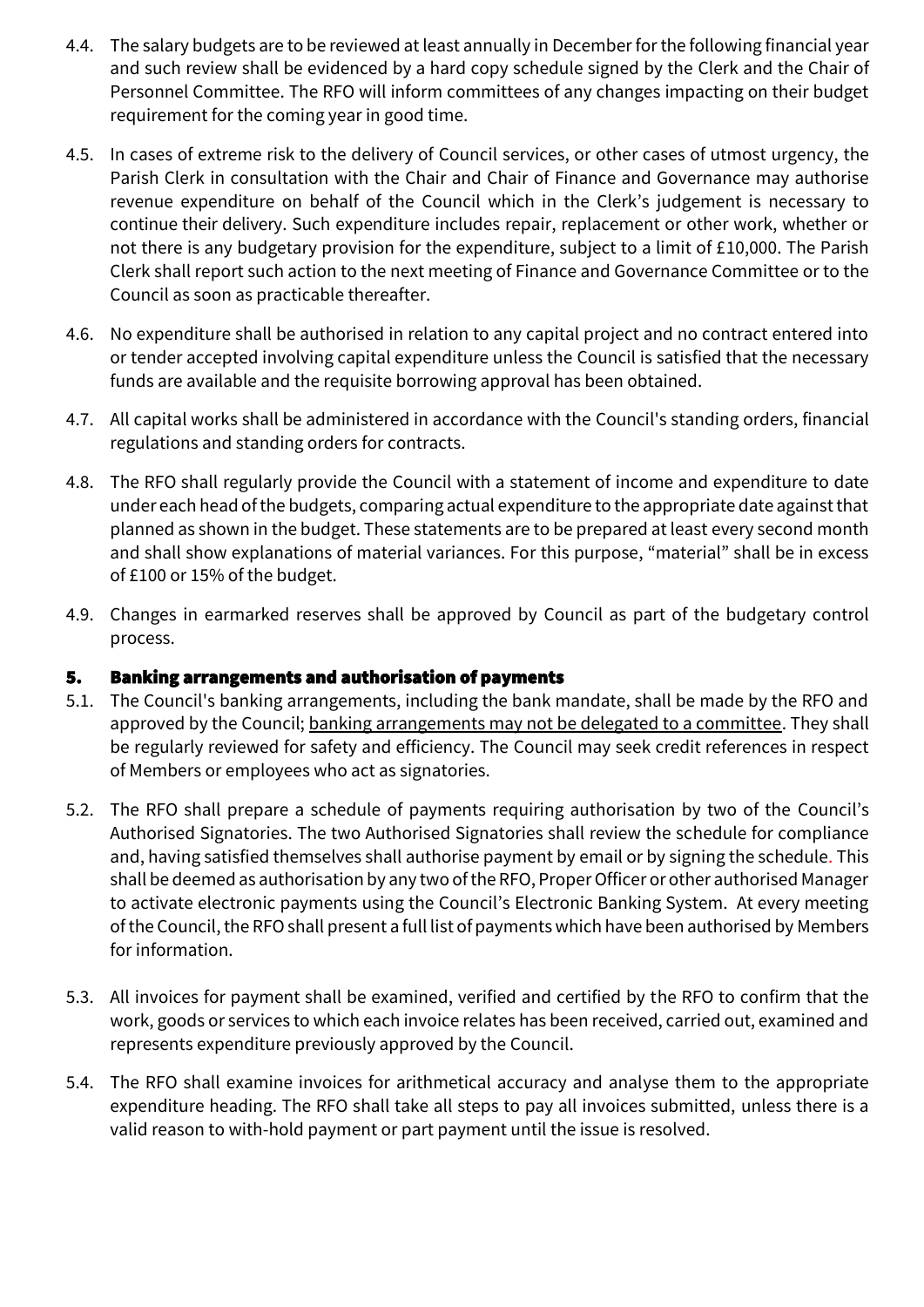- 5.5. The Parish Clerk and RFO shall have delegated authority to authorise the payment of items only in the following circumstances (with the exception of 4.5 above):
	- a) If a payment is necessary to avoid a charge to interest under the Late Payment of Commercial Debts (Interest) Act 1998, provided that a list of such payments shall be submitted to the next appropriate meeting of Council or Finance and Governance committee;
	- b) An expenditure item authorised under 5.7 below (continuing contracts and obligations) provided that a list of such payments shall be submitted to the next appropriate meeting of Council or Finance and Governance committee; or
- 5.6. Transfers between any accounts (except on any account on which the Officers are signatories) and the current account may be affected by the RFO and Proper Officer. A transfer into any account on which Officers are signatories shall be treated like a cheque on the current account and shall require the authorisation of two Members who are authorised signatories.
- 5.7. In respect of grants a duly authorised committee shall approve expenditure within any limits set by Council and in accordance with any policy statement approved by Council. Any Revenue or Capital Grant in excess of £5,000 shall before payment, be subject to ratification by resolution of the Council.
- 5.8. Members are subject to the Code of Conduct that has been adopted by the Council and shall comply with the Code and Standing Orders when a decision to authorise or instruct payment is made in respect of a matter in which they have a disclosable pecuniary or other interest, unless a dispensation has been granted.
- 5.9. The Council will aim to rotate the duties of Members in these Regulations so that onerous duties are shared out as evenly as possible over time.
- 5.10. Any changes in the recorded details of suppliers, such as bank account records, shall be approved in writing by the Parish Clerk or RFO. The Council shall retain a file with details of all suppliers whose invoices are paid electronically. Members Auditor(s) shall take a random sample of invoices to ensure that the details match those held in the Council's accounting software.

#### 6. Instructions for the making of payments

- 6.1. The Council will make safe and efficient arrangements for the making of its payments.
- 6.2. Following authorisation under Financial Regulation 5 above, the Council, a duly delegated committee or, if so delegated, the Clerk or RFO shall give instruction that a payment shall be made.
- 6.3. All payments shall be affected by cheque or other instructions to the Council's bankers, or otherwise, in accordance with a resolution of Council or duly delegated committee.
- 6.4. Due to the volume of payments from the Council's bank account, the primary method of payment shall be via electronic banking as set out in 5.2 above. The schedule of payments shall be authorised by email or signed by two authorised signatories and those schedules shall then be presented to the next Council or Finance and Governance Committee for ratification. A member who is a bank signatory, having a connection by virtue of family or business relationships with the beneficiary of a payment, should not, under normal circumstances, be a signatory to the payment in question. Unless otherwise decided by Council resolution, signatories will be committee chairmen, the Chair and Deputy Chair.
- 6.5. In the event that payment is required by cheque those shall be signed by two signatories. To indicate agreement of the details shown on the cheque or order for payment with the counterfoil and the invoice or similar documentation, the signatories shall each also initial the cheque counterfoil.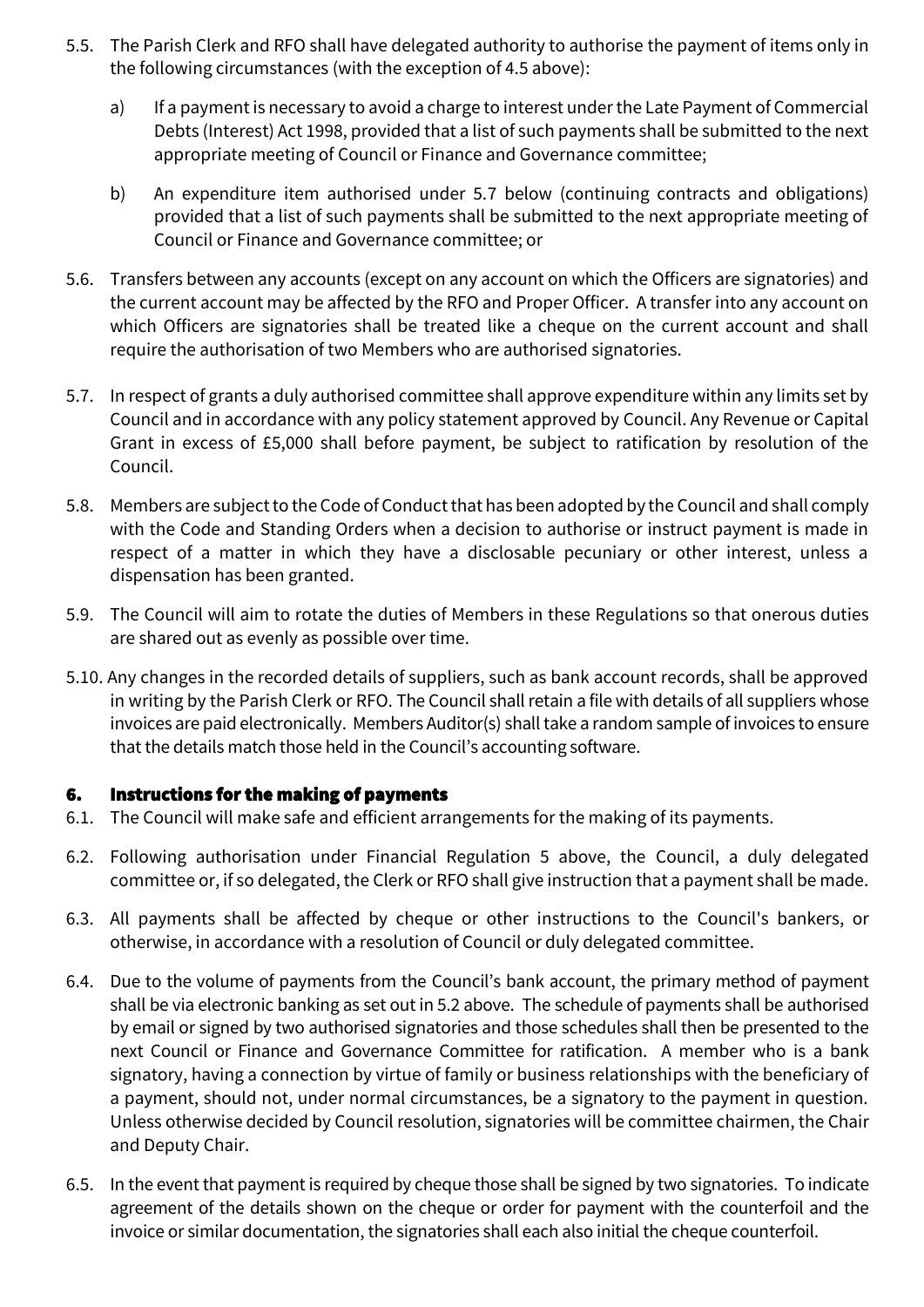- 6.6. If thought appropriate by the Council, payment for utility supplies (energy, telephone and water) and any National Non-Domestic Rates may be made by variable direct debit provided that the instructions are signed by two Members and any payments are reported to Council as made. The approval of the use of a variable direct debit shall be renewed by resolution of the Council at least every two years.
- 6.7. If thought appropriate by the Council, payment for certain items (principally salaries) may be made by banker's standing order provided that the instructions are signed, or otherwise evidenced by two Members are retained and any payments are reported to Council as made. The approval of the use of a banker's standing order shall be renewed by resolution of the Council at least every two years.
- 6.8. If thought appropriate by the Council, payment for certain items may be made by BACS or CHAPS methods provided that the instructions for each payment are signed, or otherwise evidenced, by two authorised bank signatories, are retained and any payments are reported to Council as made. The approval of the use of BACS or CHAPS shall be renewed by resolution of the Council at least every two years.
- 6.9. If thought appropriate by the Council payment for certain items may be made by internet banking transfer provided evidence is retained showing which two Members approved the payment.
- 6.10. Where a computer requires use of a personal identification number (PIN) or other password(s), for access to the Council's records on that computer, a note shall be made of the PIN and Passwords and shall be shall be stored in a safe and secure place such as a safe or strongroom in a sealed dated envelope. This envelope may not be opened other than in the presence of two other Councillors. After the envelope has been opened, in any circumstances, the PIN and / or passwords shall be changed as soon as practicable. The fact that the sealed envelope has been opened, in whatever circumstances, shall be reported to all Members immediately and formally to the next available meeting of the Council. This will not be required for a member's personal computer used only for remote authorisation of bank payments.
- 6.11. No employee or Councillor shall disclose any PIN or password, relevant to the working of the Council or its bank accounts, to any person not authorised in writing by the Council or Finance and Governance Committee.
- 6.12. Regular back-up copies of the records on any computer shall be made and shall be stored securely away from the computer in question, and preferably off site.
- 6.13. The Council, and any Members using computers for the Council's financial business, shall ensure that anti-virus, anti-spyware and firewall software with automatic updates, together with a high level of security, is used.
- 6.14. Where internet banking arrangements are made with any bank, the Parish Clerk or RFO shall be appointed as the Service Administrator. The bank mandate approved by the Council shall identify a number of Councillors who will be authorised to approve transactions on those accounts. The bank mandate will state clearly the amounts of payments that can be instructed by the use of the Service Administrator alone, or by the Service Administrator with a stated number of approvals.
- 6.15. Access to any internet banking accounts will be directly to the access page (which may be saved under "favourites"), and not through a search engine or e-mail link. Remembered or saved passwords facilities must not be used on any computer used for Council banking work. Breach of this Regulation will be treated as a very serious matter under these regulations.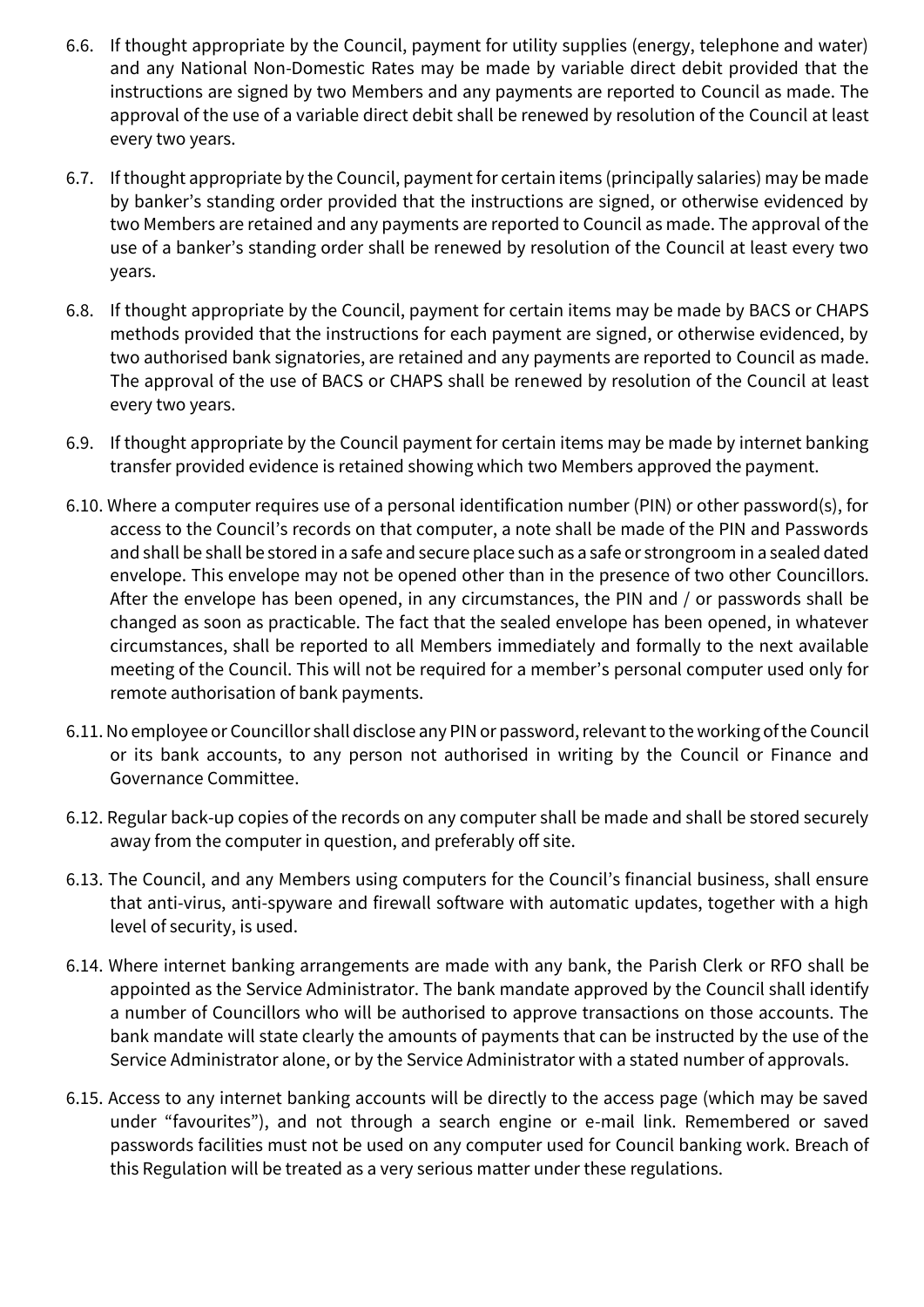- 6.16. Changes to account details for suppliers, which are used for internet banking may only be changed on written hard copy notification by the supplier and supported by hard copy authority for change signed by any two of the Parish Clerk or the RFO or an authorised member. A programme of regular checks of standing data with suppliers will be followed.
- 6.17. Any Debit Card issued for use will be specifically restricted to the Clerk and the RFO and will also be restricted to a single transaction maximum value of £1,000 unless authorised by Council or Finance and Governance committee in writing before any order is placed.
- 6.18. A pre-paid payment card may be issued to the Parish Clerk or RFO if different, with varying limits. These limits will be set by the Council or Finance and Governance Committee and are currently: a maximum value of a single payment shall not exceed £1,000, and the balance held on the card shall not exceed £2,000. Transactions and purchases made will be reported to the Council or Finance and Governance Committee. The card may be topped up by the Parish Clerk or RFO upon authorisation by two of the Council's Authorised Signatories.
- 6.19. Any corporate credit card or trade card account opened by the Council will be specifically restricted to use by the Clerk and RFO and shall be subject to automatic payment in full at each month-end. Personal credit or debit cards of Members or staff shall not be used under any circumstances.
- 6.20. The Council will not maintain any form of cash float. All cash received must be banked intact. Any payments made in cash by the Clerk or RFO or another officer authorised by the Clerk or RFO (for example for postage or minor stationery items) shall be refunded on a regular basis, at least quarterly.
- 6.21 The Parish Clerk or RFO or Officer responsible for the administration of the Grant and Donations Scheme requests confirmation that payment has been received from the recipient organisation where they have been awarded a grant and/or donation exceeding £1,000. This receipt will be kept in the organisations Grant Application File.

## 7. Payment of salaries

- 7.1. As an employer, the Council shall make arrangements to meet fully the statutory requirements placed on all employers by PAYE and National Insurance legislation. The payment of all salaries shall be made in accordance with payroll records and the rules of PAYE and National Insurance currently operating, and salary rates shall be as agreed by Council, or Personnel Committee according to approved delegation.
- 7.2. Payment of salaries and payment of deductions from salary such as may be required to be made for tax, national insurance and pension contributions, or similar statutory or discretionary deductions must be made in accordance with the payroll records and on the appropriate dates stipulated in employment contracts, provided that each payment is reported to the next available Council meeting, as set out in these regulations above.
- 7.3. No changes shall be made to any employee's pay, emoluments, or terms and conditions of employment without the prior consent of the Council or Personnel Committee according to approved delegation.
- 7.4. Each and every payment to employees of net salary and to the appropriate creditor of the statutory and discretionary deductions shall be recorded in a separate confidential record (confidential cash book). This confidential record is not open to inspection or review (under the Freedom of Information Act 2000 or otherwise) other than:
	- a) by any Councillor who can demonstrate a need to know;
	- b) by the internal auditor;
	- c) by the external auditor; or
	- d) by any person authorised under Audit Commission Act 1998, or any superseding legislation.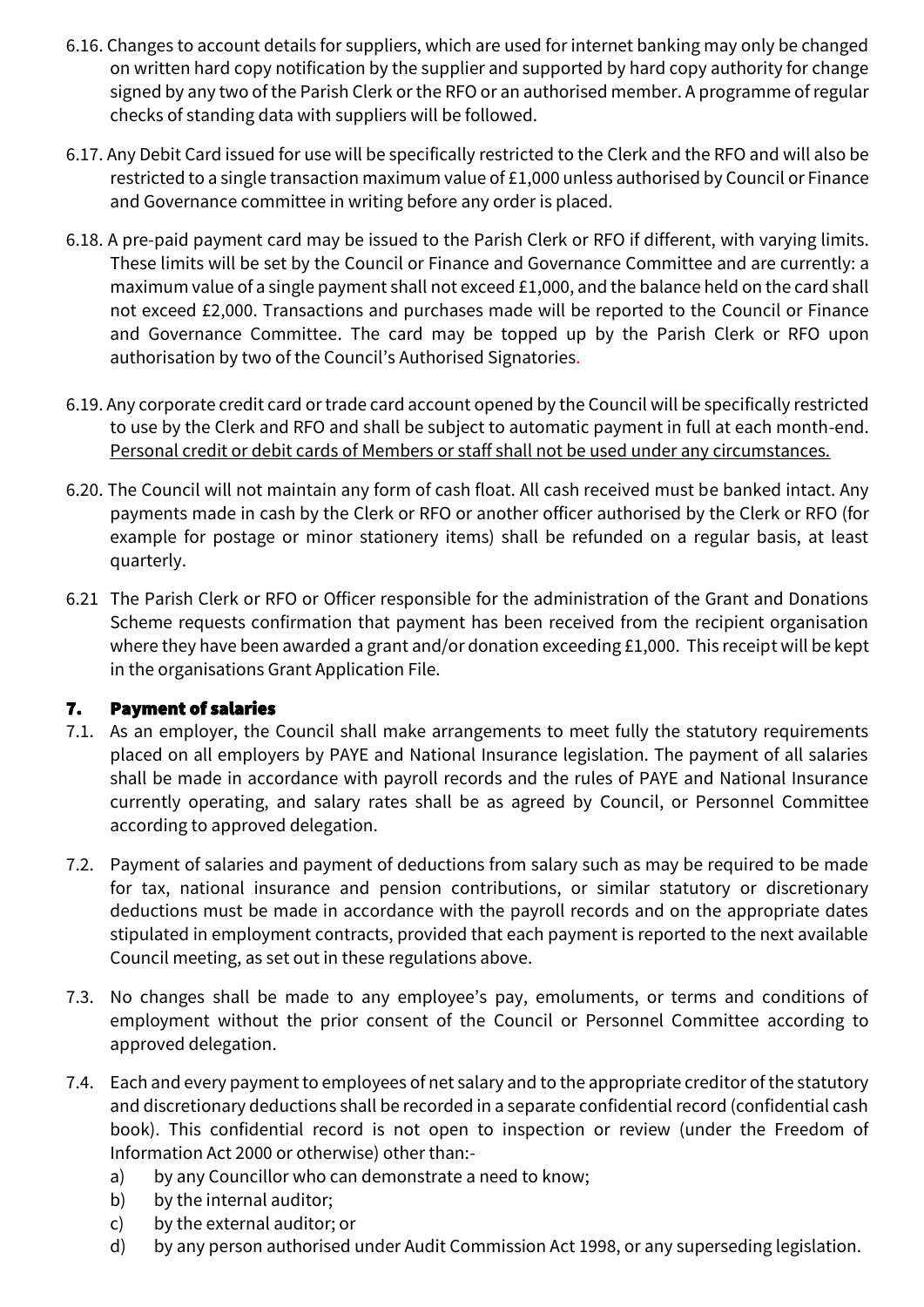- 7.5. The total of such payments in each calendar month shall be reported with all other payments as made as may be required under these Financial Regulations, to ensure that only payments due for the period have actually been paid.
- 7.6. An effective system of personal performance management should be maintained for all staff.
- 7.7. Any termination payments shall be supported by a clear business case and reported to the Council. Termination payments shall only be authorised by Council.
- 7.8. Before employing interim staff, the Council or Personnel Committee must consider a full business case.

#### 8. Loans and investments

- 8.1. All borrowings shall be affected in the name of the Council, after obtaining any necessary borrowing approval. Any application for borrowing approval shall be approved by Council as to terms and purpose. The application for borrowing approval, and subsequent arrangements for the loan shall only be approved by full Council.
- 8.2. Any financial arrangement which does not require formal borrowing approval from the Secretary of State(such as Hire Purchase or Leasing of tangible assets) shall be subject to approval by the full Council. In each case a report in writing shall be provided to Council in respect of value for money for the proposed transaction.
- 8.3. The Council will arrange with the Council's banks and investment providers for the sending of a copy of each statement of account to the Parish Clerk or RFO.
- 8.4. All loans and investments shall be negotiated in the name of the Council and shall be for a set period in accordance with Council policy.
- 8.5. The Council shall maintain an Investment Policy which shall be in accordance with relevant regulations, proper practices and guidance. The Policy shall be reviewed by the Council at least annually.
- 8.6. All investments of money under the control of the Council shall be in the name of the Council.
- 8.7. All investment certificates and other documents relating thereto shall be retained in the custody of the RFO.
- 8.8. Payments in respect of short term or long-term investments, including transfers between bank accounts held in the same bank, or branch, shall be made in accordance with Regulation 5 (Authorisation of payments) and Regulation 6 (Instructions for payments).

#### 9. Income

- 9.1. The collection of all sums due to the Council shall be the responsibility of and under the supervision of the RFO.
- 9.2. Particulars of all charges to be made for work done, services rendered or goods supplied shall be agreed annually by the Council, notified to the RFO who shall be responsible for the collection of all accounts due to the Council.
- 9.3. The Council will review all fees and charges at least annually, following a report of the Parish Clerk.
- 9.4. Any sums found to be irrecoverable and any bad debts shall be reported to the Council and shall be written off in the year.
- 9.5. All sums received on behalf of the Council shall be banked intact as directed by the RFO. In all cases, all receipts shall be deposited with the Council's bankers with such frequency as the RFO considers necessary.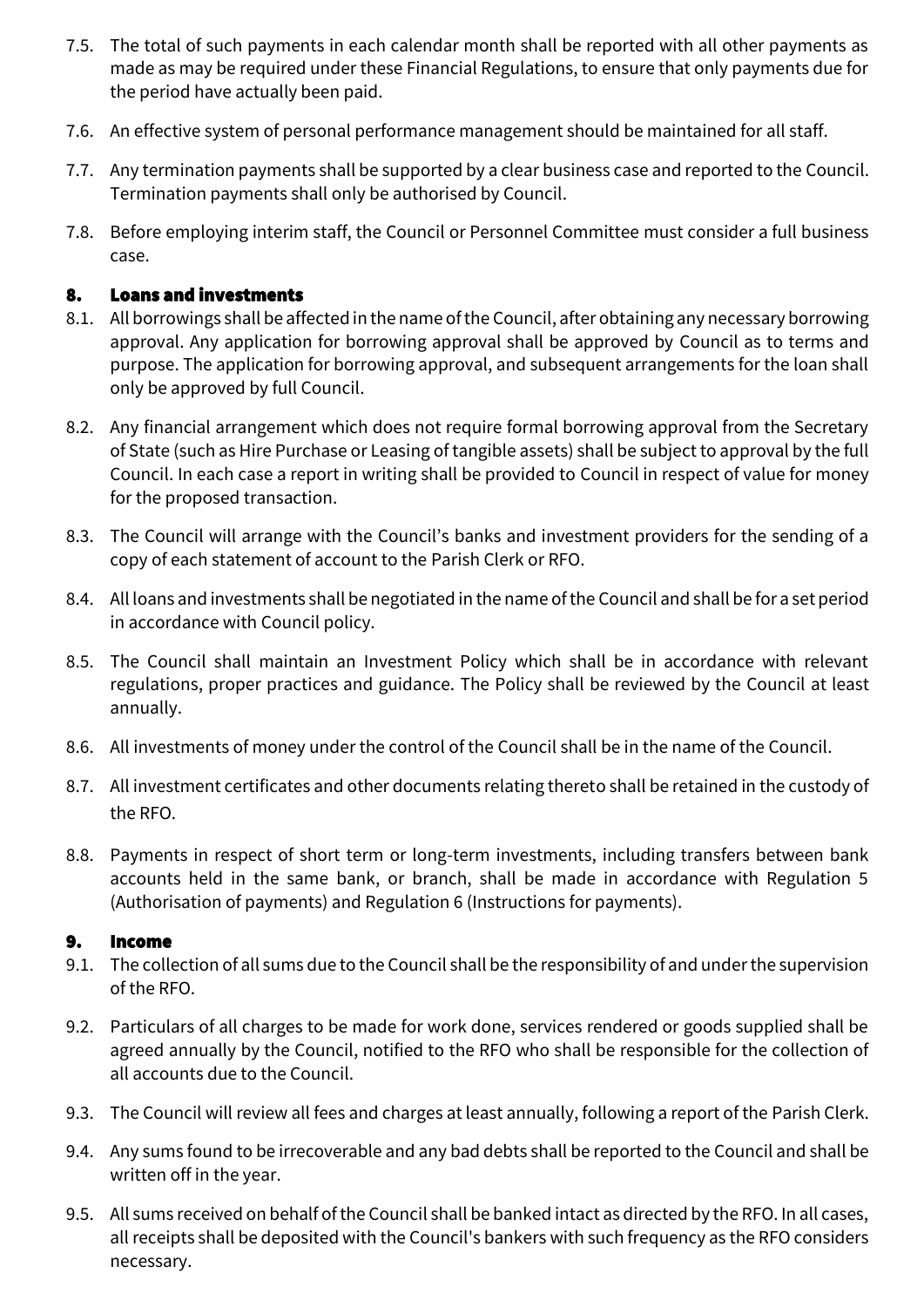- 9.6. The origin of each receipt shall be entered on the paying-in slip.
- 9.7. Personal cheques shall not be cashed out of money held on behalf of the Council.
- 9.8. The RFO shall promptly complete any VAT Return that is required. Any repayment claim due in accordance with VAT Act 1994 section 33 shall be made at least quarterly coinciding with the financial year end.
- 9.9. Where any significant sums of cash are regularly received by the Council, the RFO shall take such steps as are agreed by the Council to ensure that more than one person is present when the cash is counted in the first instance, that there is a reconciliation to some form of control such as ticket issues, and that appropriate care is taken in the security and safety of individuals banking such cash.
- 9.10. Any income arising which is the property of a charitable trust shall be paid into a charitable bank account. Instructions for the payment of funds due from the charitable trust to the Council (to meet expenditure already incurred by the authority) will be given by the Managing Trustees of the charity meeting separately from any Council meeting (see also Regulation 16 below).
- 9.11. The Council will not maintain any form of cash float.

## 10. Orders for work, goods and services

- 10.1. An official order or letter shall be issued for all work, goods and services unless a formal contract is to be prepared or an official order would be inappropriate. Copies of orders shall be retained.
- 10.2. Order books shall be controlled by the RFO.
- 10.3. All Members and Officers are responsible for obtaining value for money at all times. An officer issuing an official order shall ensure as far as reasonable and practicable that the best available terms are obtained in respect of each transaction, usually by obtaining three or more quotations or estimates from appropriate suppliers, subject to any de minimis provisions in Regulation 11.1 below.
- 10.4. A member may not issue an official order or make any contract on behalf of the Council.
- 10.5. The RFO shall verify the lawful nature of any proposed purchase before the issue of any order, and in the case of new or infrequent purchases or payments, the RFO shall ensure that the statutory authority shall be reported to the meeting at which the order is approved so that the minutes can record the power being used.

## 11. Contracts

- 11.1. Procedures as to contracts are laid down as follows:-
- a) Every contract shall comply with these financial regulations, and no exceptions shall be made otherwise than in an emergency provided that this regulation need not apply to contracts which relate to items (i) to (vii) below:
	- i. for the supply of gas, electricity, water, sewerage and telephone services;
	- ii. for specialist services such as are provided by legal professionals; accountants, surveyors and planning and other specialist consultants subject to a resolution of Council which embodies the reason for the exemption;
	- iii. for work to be executed or goods or materials to be supplied which consist of repairs to or parts for existing machinery or equipment or plant;
	- iv. for work to be executed or goods or materials to be supplied which constitute an extension of an existing contract by the Council;
	- v. for additional audit work of the external auditor up to an estimated value of £500 (in excess of this sum the Parish Clerk or RFO shall act after consultation with the Chair and Vice Chair of Council); and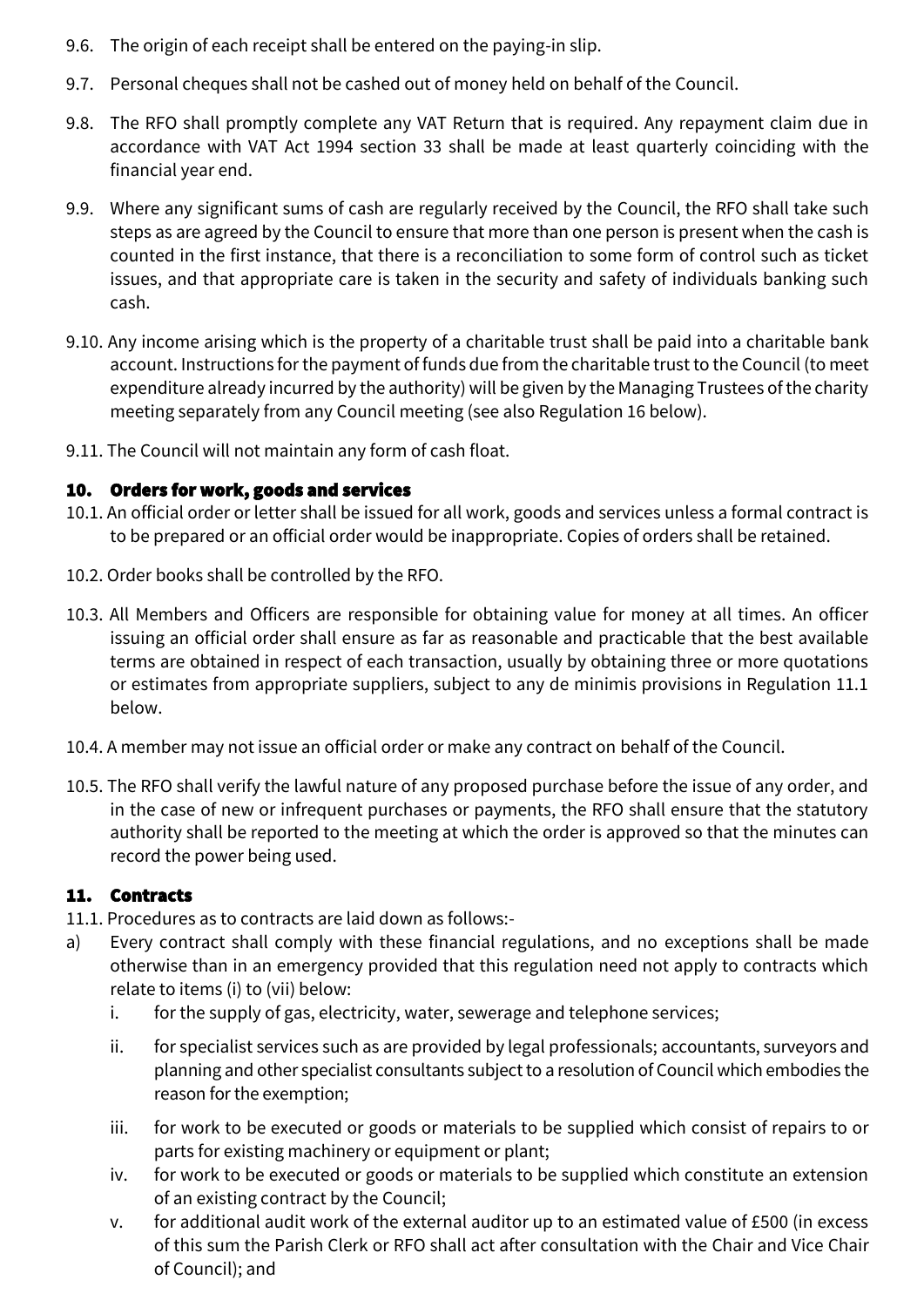- vi. for goods or materials proposed to be purchased which are proprietary articles and / or are only sold at a fixed price.
- vii. In cases where genuine competition is not available because of the specialist nature of the work or goods, subject to a resolution of Council which embodies the reason for the exemption.
- b) Where the Council intends to procure or award a public supply contract, public service contract or public works contract as defined by The Public Contracts Regulations 2015 ("the Regulations") which is valued at £25,000 or more, the Council shall comply with the relevant requirements of the Regulations<sup>1</sup>. For contracts at or above this value, the Parish Clerk or RFO shall invite tenders from at least 3 firms, in accordance with Standing Orders and Standing Orders for Contracts.
- c) The Public Services (Social Value) Act 2012 requires public bodies to consider how what is to be procured may improve social, environmental and economic well-being of the relevant area, how they might secure any such improvement and to consider the need to consult.
- d) When applications are made to waive financial regulations relating to contracts to enable a price to be negotiated without competition, the reason shall be embodied in a recommendation to the Council.
- e) The full requirements of The Regulations, as applicable, shall be followed in respect of the tendering and award of a public supply contract, public service contract or public works contract which exceed thresholds in The Regulations set by the Public Contracts Directive 2014/24/EU (which may change from time to time)<sup>2</sup>.
- f) Any invitation to tender shall state the general nature of the intended contract and the Parish Clerk shall obtain the necessary technical assistance to prepare a specification in appropriate cases. The invitation shall in addition state that tenders must be addressed to the Parish Clerk in the ordinary course of post. Each tender shall state that no tender will be considered unless contained in an unmarked, plain, sealed envelope and endorsed "Tender" followed by the subject to which it relates and remain sealed until the prescribed date for opening tenders for that contract.
- g) All sealed tenders shall be opened at the same time on the prescribed date by the Clerk in the presence of at least 2 Members of Council.
- h) Any invitation to tender issued under this regulation shall be subject to Standing Orders 18 and 33c, Standing Orders for Contracts and shall refer to the terms of the Bribery Act 2010.
- i) When it is to enter into a contract of less than £25,000 in value for the supply of goods or materials or for the execution of works or specialist services other than such goods, materials, works or specialist services as are excepted as set out in paragraph (a) the Parish Clerk or RFO shall obtain 3 quotations (priced descriptions of the proposed supply); where the value is below £3,000 and above £500 the Clerk or RFO shall strive to obtain 3 estimates. Otherwise, Regulation 10.3 above shall apply.
- j) The Council shall not be obliged to accept the lowest or any tender, quote or estimate.

<sup>&</sup>lt;sup>1</sup> The Regulations require Councils to use the Contracts Finder website (the Government Website) to advertise contract opportunities, set out the procedures to be followed in awarding new contracts and to publicise the award of new contracts

<sup>&</sup>lt;sup>2</sup> Thresholds currently applicable are:

a) For public supply and public service contracts 209,000 Euros (£181,302)

b) For public works contracts 5,225,000 Euros (£4,551,413)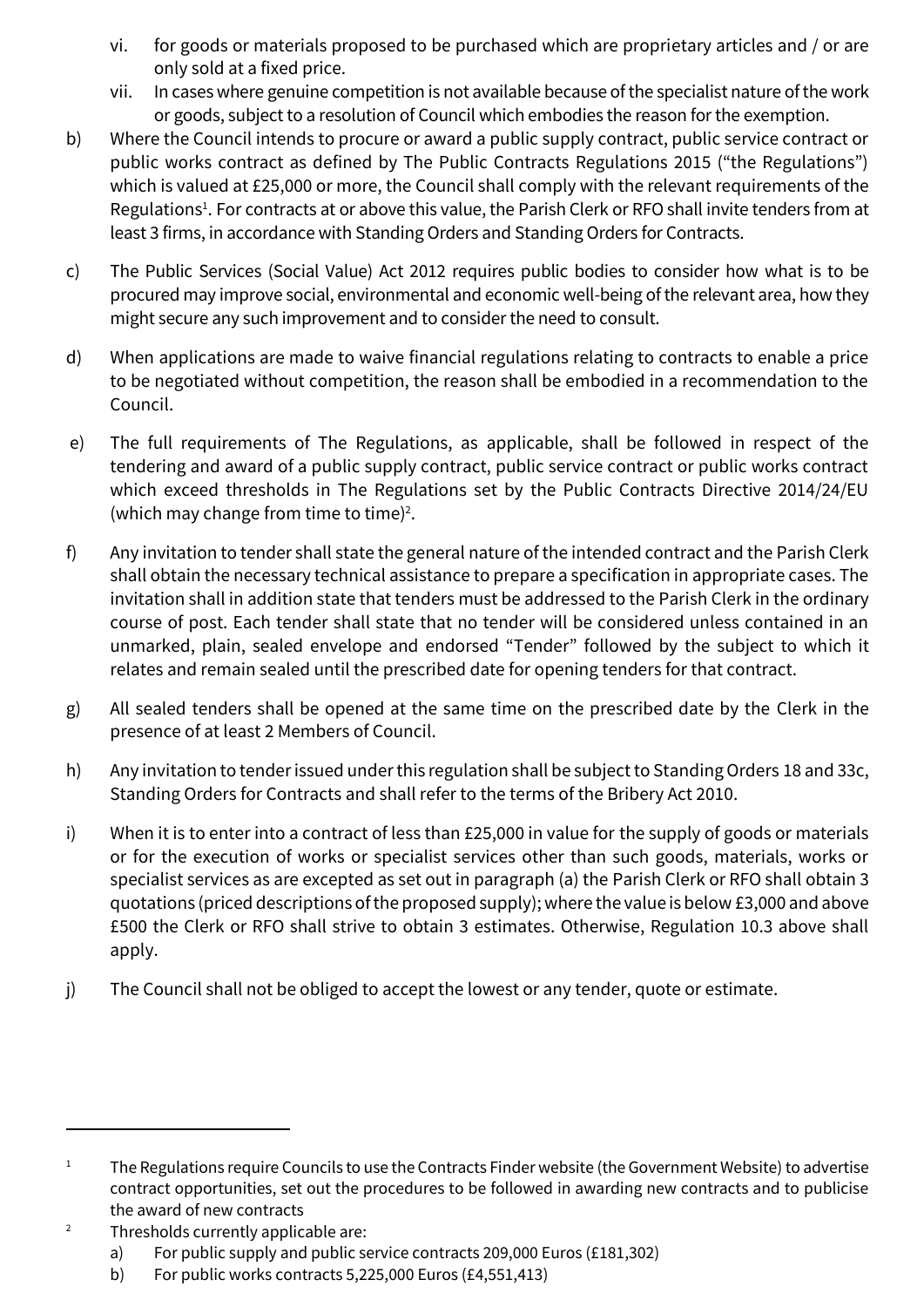k) Should it occur that the Council, or duly delegated committee, does not accept any tender, quote or estimate, the work is not allocated and the Council requires further pricing, provided that the specification does not change, no person shall be permitted to submit a later tender, estimate or quote who was present when the original decision-making process was being undertaken.

#### 12. Payments under contracts for building or other construction works

- 12.1. Payments on account of the contract sum shall be made within the time specified in the contract by the RFO upon authorised certificates of the architect or other consultants engaged to supervise the contract (subject to any percentage withholding as may be agreed in the particular contract).
- 12.2. Where contracts provide for payment by instalments the RFO shall maintain a record of all such payments. In any case where it is estimated that the total cost of work carried out under a contract, excluding agreed variations, will exceed the contract sum of 5% or more a report shall be submitted to the Council.
- 12.3. Any variation to a contract or addition to or omission from a contract must be approved by the Council and Parish Clerk to the contractor in writing, the Council being informed where the final cost is likely to exceed the financial provision.

## 13. Stores and equipment

- 13.1. The officer in charge of each section of the Council's organisation, shall be responsible for the care and custody of stores and equipment in that section.
- 13.2. Delivery notes shall be obtained in respect of all goods received into store or otherwise delivered and goods must be checked as to order and quality at the time delivery is made.
- 13.3. Stocks shall be kept at the minimum levels consistent with operational requirements.
- 13.4. The RFO shall be responsible for periodic checks of stocks and stores at least annually.

## 14. Assets, properties and estates

- 14.1. The Parish Clerk shall make appropriate arrangements for the custody of all title deeds and Land Registry Certificates of properties held by the Council. The RFO shall ensure a record is maintained of all properties held by the Council, recording the location, extent, plan, reference, purchase details, nature of the interest, tenancies granted, rents payable and purpose for which held in accordance with Accounts and Audit Regulations.
- 14.2. No tangible moveable property shall be purchased or otherwise acquired, sold, leased or otherwise disposed of, without the authority of the Council, together with any other consents required by law, save where the estimated value of any one item of tangible movable property does not exceed £1000. Such a disposal must be authorised by the Parish Clerk and reported to the appropriate committee or to Council.
- 14.3. No real property (interests in land) shall be sold, leased or otherwise disposed of without the authority of the Council, together with any other consents required by law. In each case a report in writing shall be provided to Council in respect of valuation and surveyed condition of the property (including matters such as planning permissions and covenants) together with a proper business case (including an adequate level of consultation with the electorate).
- 14.4. No real property (interests in land) shall be purchased or acquired without the authority of the full Council. In each case a report in writing shall be provided to Council in respect of valuation and surveyed condition of the property (including matters such as planning permissions and covenants) together with a proper business case (including an adequate level of consultation with the electorate).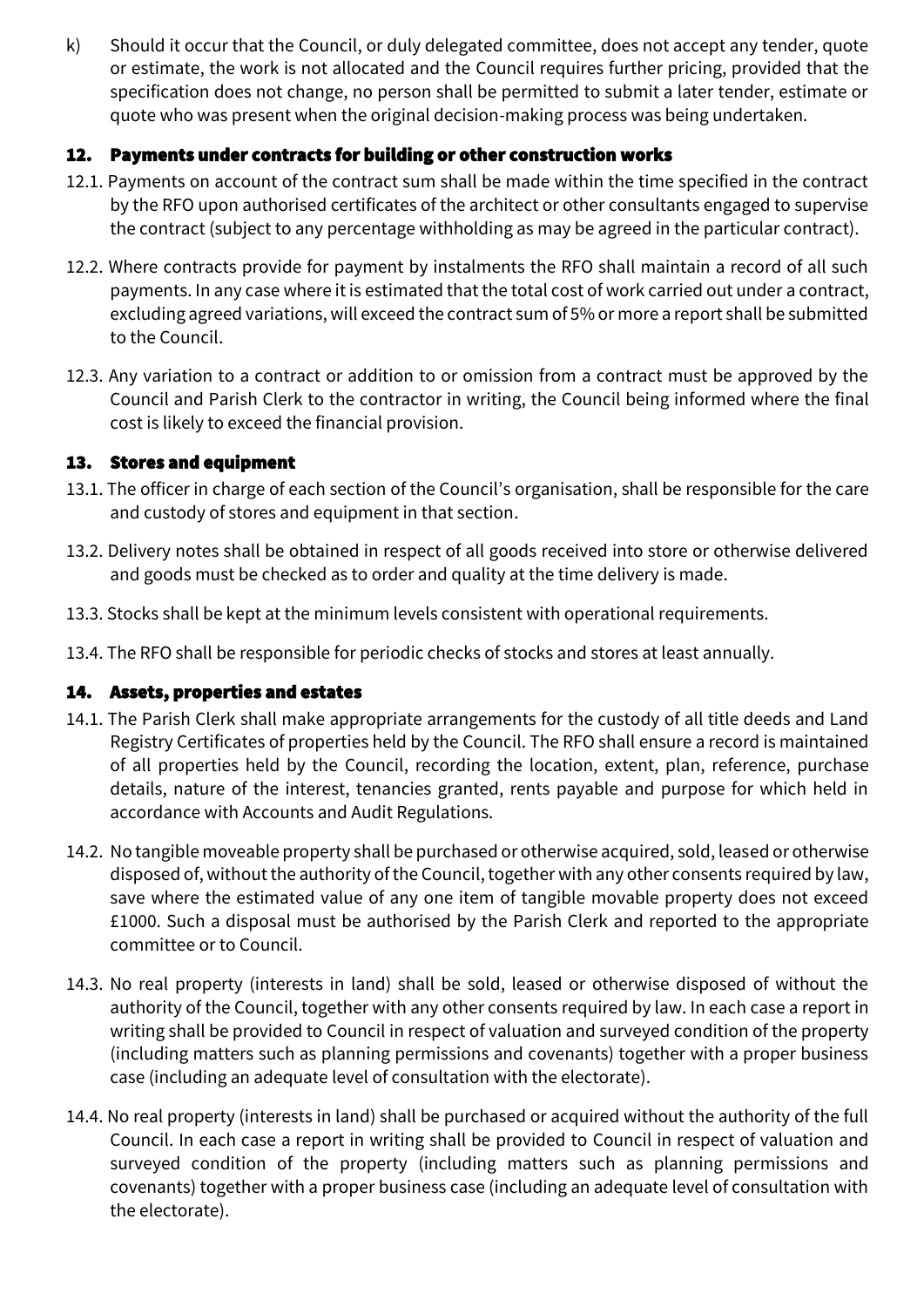- 14.5. Subject only to the limit set in Regulation 14.2 above, no tangible moveable property shall be purchased or acquired without the authority of the full Council. In each case a report in writing shall be provided to Council with a full business case.
- 14.6. The RFO shall ensure that an appropriate and accurate Register of Assets and Investments is kept up to date. The continued existence of tangible assets shown in the Register shall be verified at least annually, possibly in conjunction with a health and safety inspection of assets.

#### 15. Insurance

- 15.1. Following the annual risk assessment (per Regulation 17), the RFO shall effect all insurances and negotiate all claims on the Council's insurers, in consultation with the Parish Clerk (if a different officer).
- 15.2. The Parish Clerk shall, where it is a separate officer, give prompt notification to the RFO of all new risks, properties or vehicles which require to be insured and of any alterations affecting existing insurances.
- 15.3. The RFO shall keep a record of all insurances effected by the Council and the property and risks covered thereby and annually review it.
- 15.4. The RFO shall be notified of any loss liability or damage or of any event likely to lead to a claim, and shall report these to Council at the next available meeting.
- 15.5. All appropriate Members and employees of the Council shall be included in a suitable form of security or fidelity guarantee insurance which shall cover the maximum risk exposure as determined annually by the Council, or duly delegated committee.

## 16. Charities

16.1. Where the Council is sole managing trustee of a charitable body, the Clerk and RFO shall ensure that separate accounts are kept of the funds held on charitable trusts and separate financial reports made in such form as shall be appropriate, in accordance with Charity Law and legislation, or as determined by the Charity Commission. The Clerk and RFO shall arrange for any audit or independent examination as may be required by Charity Law or any Governing Document.

## 17. Risk management

- 17.1. The Council is responsible for putting in place arrangements for the management of risk. The Clerk with the RFO shall prepare, for approval by the Council, risk management policy statements in respect of all activities of the Council. Risk policy statements and consequential risk management arrangements shall be reviewed by the Council at least annually.
- 17.2. When considering any new activity, the Clerk with the RFO shall prepare a draft risk assessment including risk management proposals for consideration and adoption by the Council.

## 18. Suspension and revision of Financial Regulations

- 18.1. It shall be the duty of the Council to review the Financial Regulations of the Council in each financial year. The Clerk shall make arrangements to monitor changes in legislation or proper practices and shall advise the Council of any requirement for a consequential amendment to these Financial Regulations.
- 18.2. The Council may, by resolution of the Council duly notified prior to the relevant meeting of Council, suspend any part of these Financial Regulations provided that reasons for the suspension are recorded and that an assessment of the risks arising has been drawn up and presented in advance to all Members of Council.